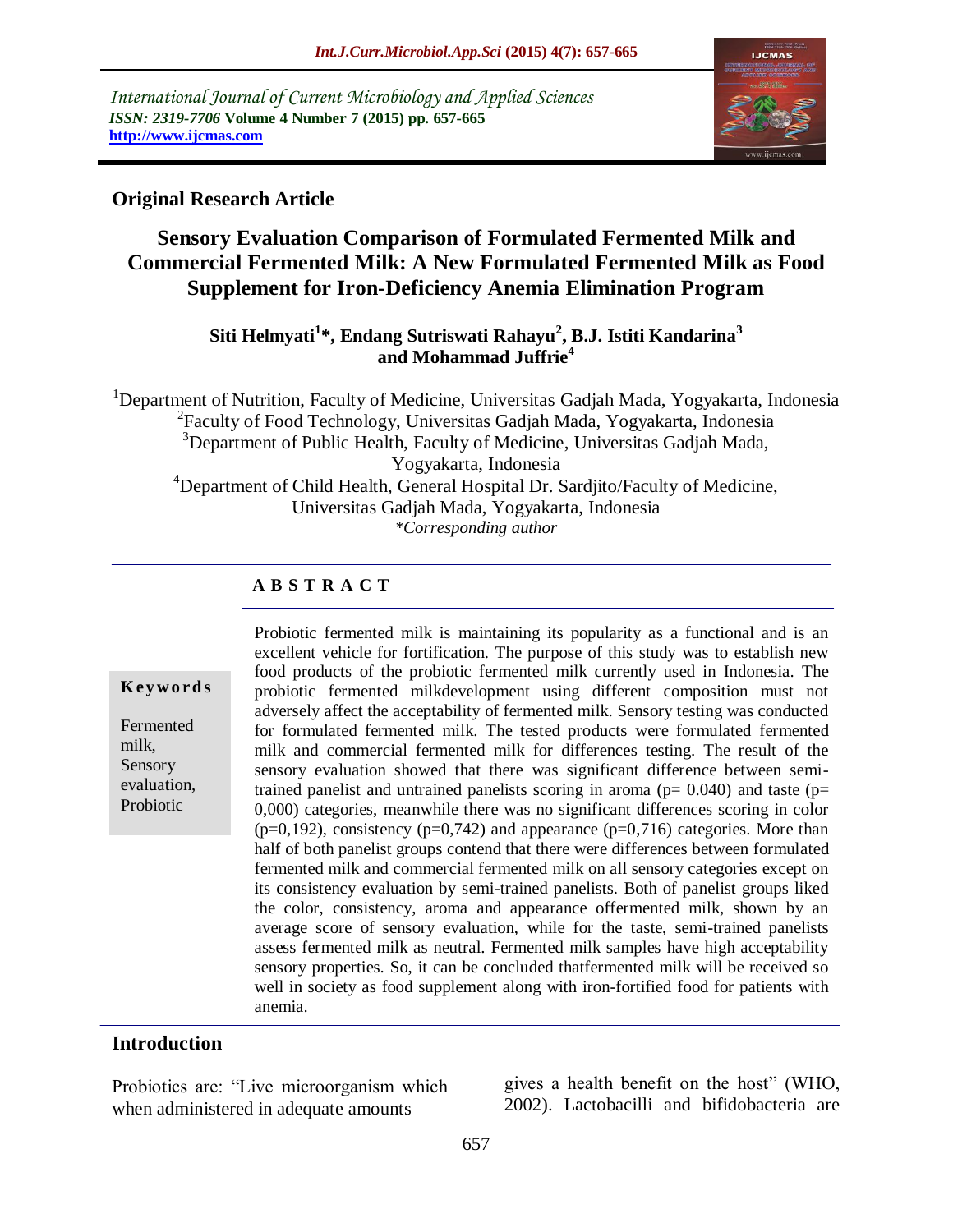the most common probiotic bacteria. Probiotic can be found in the form of food or supplements. Potential health benefits from probiotics may vary depending on the type of probiotics (Cho *et al.,* 2010). Fermented milk is a fermented milk product and consumed by large segments of our population either as a part of diet or as a refreshing beverage. It is a nutritiously balanced food containing almost all the nutrients present in milk but in a more assimilable form (Adoflsson *et al.,* 2004). Probiotic fermented milk is maintaining its popularity as a functional and is an excellent vehicle for fortification.

The consumption of probiotics, prebiotics or synbiotics (combination of probiotics and prebiotics) can encourage the growth of lactic acid bacteria, such as lactobacilli and bifidobacteria in the intestine (Fooks & Gibson, 2002; Bomba *et al.,* 2002; Morelli *et al.,* 2003; Bartosch *et al.*, 2005; Ouwehand *et al.,* 2009) and shorten episodes of diarrhea (Roberfroid, 2000).

Prevalence of anemia in Indonesia remains high, namely 11.3% on women, 12.2% on men, and 12.8% on children (MOH, 2007). It can be caused due to various factors, especially low iron intake. Supplementation and food fortification have been done as strategy to overcome anemia.Iron supplementation and fortification, unfortunately, have a negative impact which causes gut microbiota profiles more pathogenic due to increase in pathogenic enterobacteria and decrease in lactobacilli (Zimmermann *et al.,* 2010). Probioticbenefits can be used as an alternative to overcome the negative effect of iron supplementation or fortification. Iron fortification of milk and dairy product is considered as a potential approach to prevent the iron deficiency disorder, since dairy foods are an important part of the daily diet in most parts of the world (Gaucheron *et* 

*al.,* 2001). Addition of fermented milk along with iron-fortified food also can be an alternative strategy to increase hemoglobin levels without makes alteration of gut composition.

The probiotic fermented milk has established health benefits, and product development using different formulation must not adversely affect the acceptability of fermented milk. The addition of vitamins and minerals to food can significantly affect color, smell and taste of fortified foods (Alavi *et al.,* 2008). It is potentially leading to reduced acceptability of the consumer.

Consumer acceptance of the product is very important because it can affect the amount of food consumed by consumers.The purpose of this study was to establish new food products that increase the nutritional value and health benefits of the probiotic fermented milk currently used in Indonesia.

## **Materials and Methods**

## **Formulation**

Formulated fermented milk was produced by PT Yummy Food Utama. These were the ingredients and tools that were needed to formulate fermented milk : Instant skim milk powder, sucrose, lactic acid bacteria *L. plantarum* Dad 13 obtained from FNCC (Food and Nutrition Culture Colection) Center for Food and Nutrition Studies, UGM, Frukto-oligosaccharides (FOS, Orafti), NaFe EDTA (Akzo Nobel), incubators, tubes erlenmeyer 1000 ml and 250 ml, pH meter, andbottle glasses.

Formulated fermented milk making procedure was as follows: Skimmed milk was added to sucrose  $10\%$  (w/v) and then poured into a glass bottle and diluted with distilled water to a volume of 100 mL. Then, the mixture is sterilized at a temperature of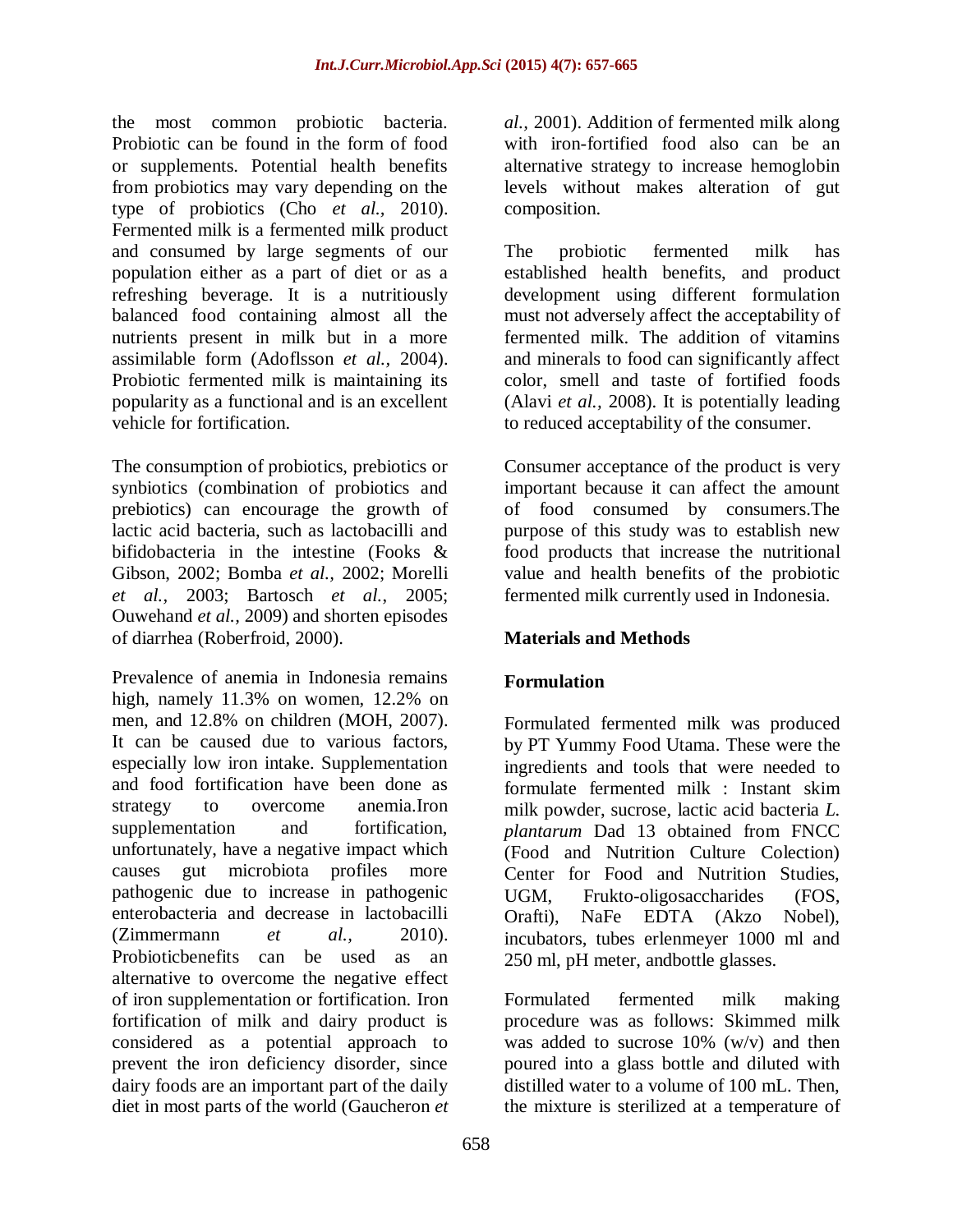115oC for 10 minutes. Once it cooled, the mixture were inoculated with *L. plantarum* Dad 13 starter 1%  $(v/v)$  and incubated at 37°C for 18 hours. Fermentation with 6% skim milk showed the results of best physical properties products because it was not form any sediment, cell viability, pH and acidity levels were relatively stable during fermentation and cold storage. The fermented milk will produce a pH of 5.2; 0:37 % total acid and the number of cells was 3.7 x 10 8 cfu/mL.

### **Samples**

There were two fermented milk samples tested that is formulated fermented milk and commercial fermented milk that has been dominant in the market. Sensory test performed on formulated fermented milk using appearance, color, aroma, taste and consistency categories. The nutritional value per 100 g serving of formulated fermented milk is shown in table 2.

Physical characteristics of formulated fermented milk were tested. Viscosity of fermented milk was measured using viscometer, meanwhile the intensity of color was measured using chromameter. Physical characteristic of fermented milk is shown in table 3.

#### **Sensory evaluation testing**

Sensory evaluation of the fermented milk conducted by semi-trained panelist and untrained panelists. Sensory evaluation by semi trained panelist took place in Nutrition Laboratory, Faculty of Medicine, Universitas Gadjah Mada, Yogyakarta Indonesia. Evaluation tests of sensory performed by 30 semi-trained panelists. Semi-trained panelists are students of Health Nutrition Department, Faculty of Medicine, Universitas Gadjah Mada who had given lecture on sensory assessment of food. Meanwhile, sensory evaluation by untrained

panelist took place in several Elementary Schools in West Lombok, West Nusa Tenggara. Evaluation tests of sensory performed by 67 untrained panelists. Untrained panelists are elementary school students in West Lombok, aged 9–11 years old. The purpose of the test was explained to the panelists through letter of information with assistance of the coordinator and panelists signed an informed consent form if they were in agreement with the purpose of the study. The researcher collected the signed inform consent forms.

Evaluations were conducted individually and in a quiet parted area of the laboratory and classes. Panelists were asked not to communicate with each other until the evaluation was complete. Each participant was given 1 samples of fermented milk with random 3 digit code on the cup, an evaluation form, a pen and a glass of water, which they were instructed to rinse their mouth between tasting. Fermented milk samples were placed in uniform plastic cups. Panelists were given uniform amounts of sample –approximately 50 ml- and were asked to evaluate the appearance, aroma, taste, color and consistency of each sample on a four-point hedonic scale in which 1=extremely dislike and 4=extremely like. Panelists explanation about their evaluation were written on the evaluation form. Then panelists were asked to conduct differences testing between formulated fermented milk and commercial fermented milk. Color, aroma, taste, appearance and consistency differences of both fermented milks were tested by panelists and were documented as  $1=$  there is differences and  $0=$  there is no difference.

#### **Statistical analysis**

Sensory evaluation was analyzed using SPSS 2.0 software. Mann Whitney U-test was used in order to test the overall significance differences between groups.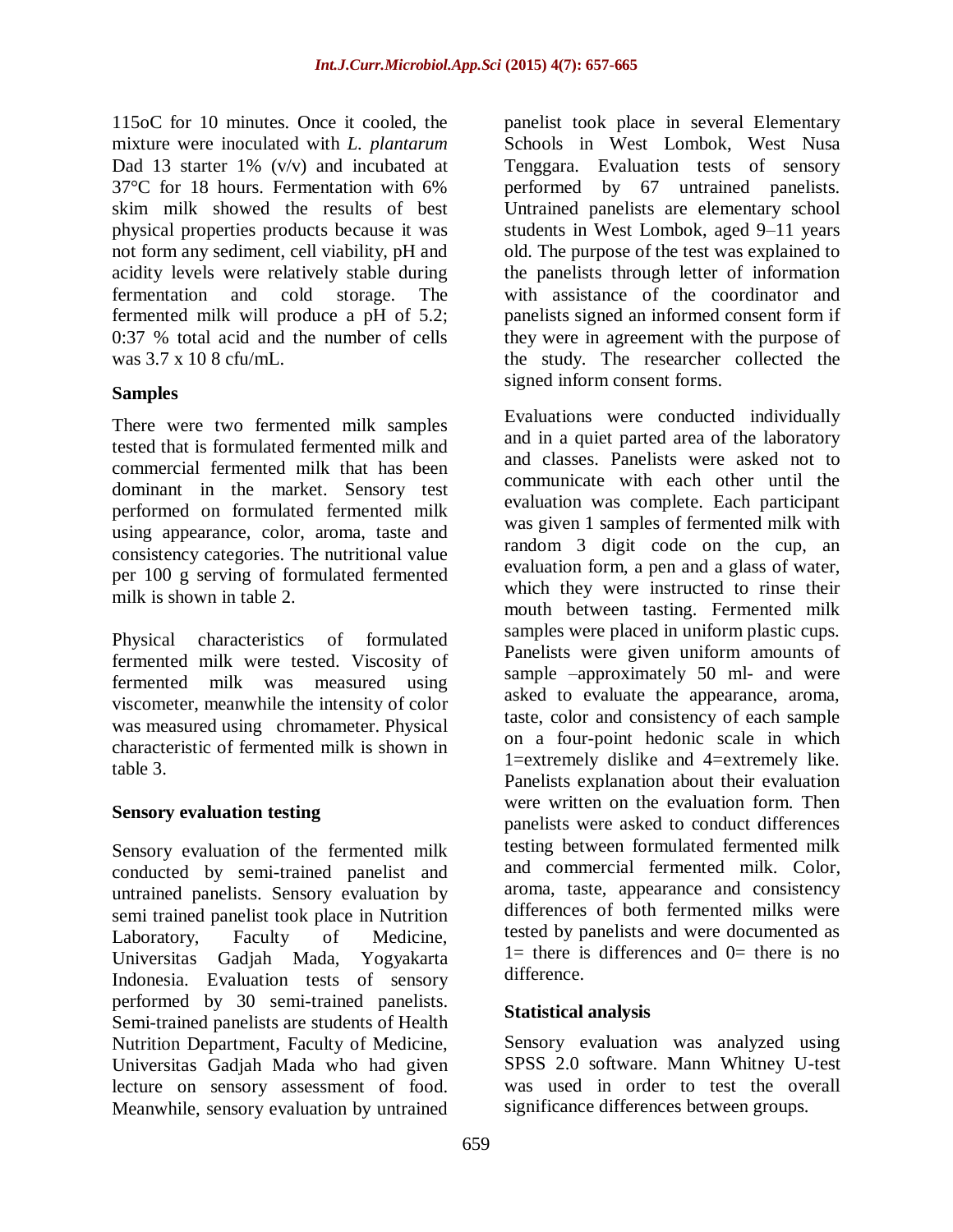#### **Results and Discussion**

There was no significant difference in the color of formulated fermented milk evaluation between semi-trained panelist and untrained panelist. The result of U-test, comparing the color of the fermented milks was not significant (p=0,192). Mean score of color evaluation by semi-panelists was 3,433±50. Meanwhile, mean score of color evaluation by untrained panelists was  $3.24 \pm$ 58. Most of panelists choose 3 score which means the panelist like the color of formulated fermented milk.

There was a significant difference on aroma of the fermented milk samples evaluation between semi-trained panelist and untrained panelist. The result of U-test, comparing the aroma of the fermented milks was significant (p=0,040).Mean score of aroma evaluation by semi-panelists is 3,133±63. Meanwhile, mean score of aroma evaluation by untrained panelists is  $3, 39 \pm 74$ . Most of panelists choose 3 score which means the panelist like the aroma of formulated fermented milk.

There was a significant difference on taste of the fermented milk samples evaluation between semi-trained panelist and untrained panelist. The result of U-test, comparing the taste of the fermented milks was significant  $(p=0,000)$ . Mean score of taste evaluation by semi-panelists is  $2,733 \pm 64$  Meanwhile, mean score of taste evaluation by untrained panelists is 3, 61  $\pm$  67. Semi-trained panelists contend that they nor like neither dislike (neutral) the taste of formulated fermented milk, but untrained panelists contend that they were like the taste of formulated fermented milk.

There was no significant difference on consistency of the fermented milk samples evaluation between semi-trained panelist and untrained panelist. The result of U-test,

comparing the consistency of the fermented milks was not significant (p=0.742). Mean score of consistency evaluation by semipanelists is 3,067±45. Meanwhile, mean score of consistency evaluation by untrained panelists is  $2.97 \pm 83$ . Most of panelist choose 3 score which means they like the consistency of formulated fermented milk.

There was no significant difference on appearances of the fermented milk samples evaluation between semi-trained panelist and untrained panelist. The overall result of U-test, comparing the appearance of the fermented milks was not significant (p=0.716). Mean score of appearance evaluation by semi-panelists is  $3,267\pm52$ . Meanwhile, mean score of appearance evaluation by untrained panelists is  $3$ ,  $13\pm$ 81.Most of panelist choose 3 score which means they like the appearance of formulated fermented milk.

Products color, aroma, taste appearance and consistency differences of both fermented milks were tested by panelists and were documented as 1= there is differences and  $0=$  there is no differences. Based on the evaluation of semi-trained panelists, panelists who contend that there was a difference between formulated fermented milk and commercial fermented milk on the color were 30 (100%) panelists, on the aroma were 16 (53.3%) panelists, on the taste were 27 (90%) panelists, on the consistency were 10 (33.33%) panelists and on the appearance were 25 (83.3%) panelists.

Based on the evaluation of untrained panelists, panelists who contend that there was a difference between formulated fermented milk and commercial fermented milk on the color were 64 (95,5%) panelists, on the aroma were 66 (98,5%) panelists, on the taste were 59 (88,1%) panelists, on the consistency were 48 (71,7%) panelists and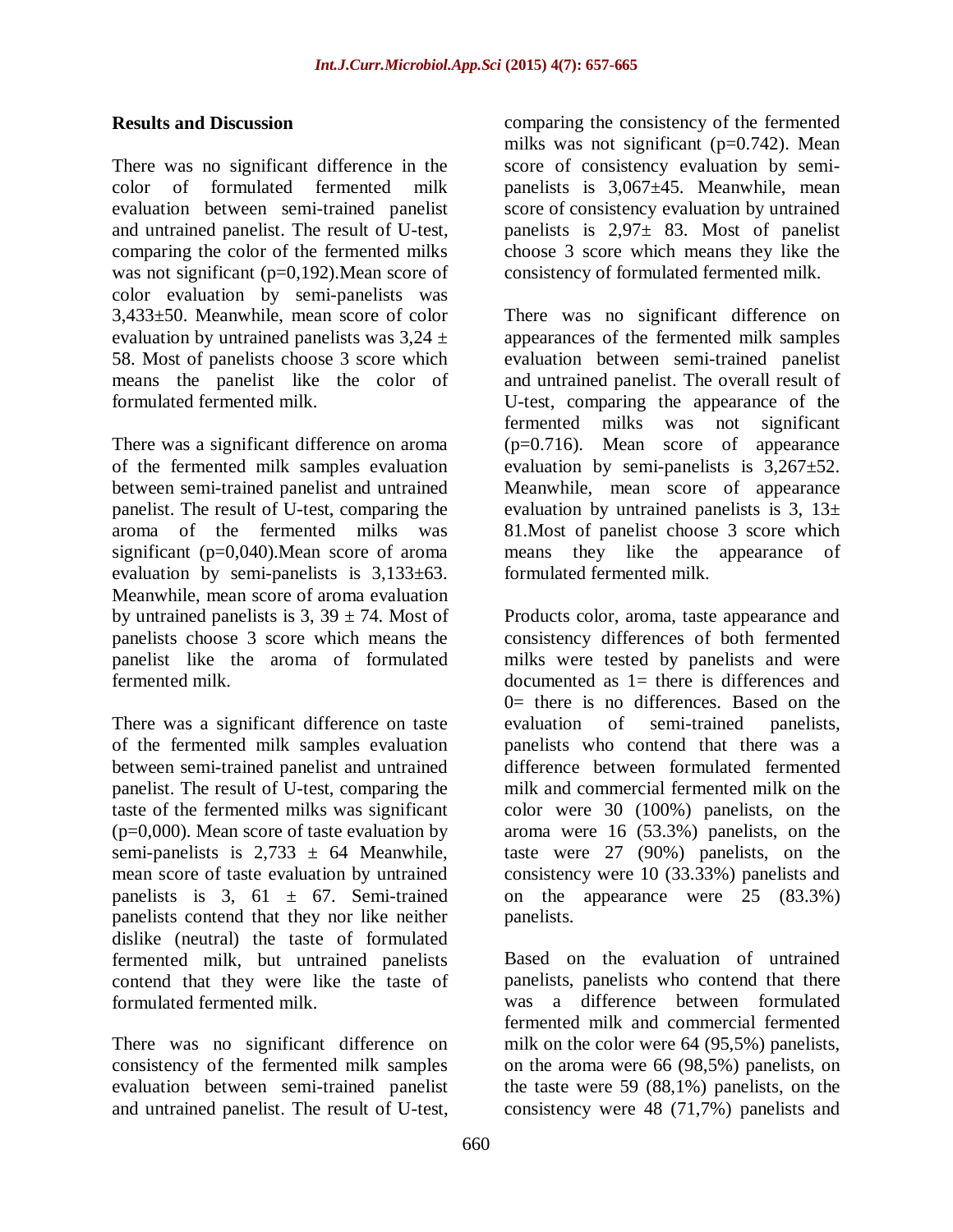on the appearance were 64 (95,5%) panelists.

Formulating functional food products is becoming increasingly attractive, with the potential impact of several disease treatments. A food can be said to be functional if it contains a component (which may or may not be a nutrient) that affects one or a limited number of functions in the body in a targeted way so as to have positive effects on health (Bellisle *et al.,* 1998). Among the most promising targets for functional foods are the gastrointestinal functions, including those that control transit time, bowel habits, and mucosal motility as well as those that modulate epithelial cell proliferation. Promising targets are also gastrointestinal functions that are associated with a balanced colonic microflora (Clydesdale, 1997).

Food functional benefits associated with colonic microflora balance can be obtained by consuming probiotic foods. The bacterial genera most often used as probiotics are lactobacilli and bifidobacteria. At present, probiotics are almost exclusively consumed as fermented dairy products such as fermented milk or freeze-dried cultures.

According Lang (2000), anemia can be caused by heavy bleeding, low iron intake, increased needs and less iron absorption. Recent research has found an association between iron deficiency anemia with low numbers of Lactobacillus in the feces (Balamurugan, 2010). Fortification is seen as a cost-effective strategy to combat micronutrient deficiency (Le *et al.,* 2006). Giving probiotic fermented milk along with iron fortified foods can eliminate the bad effects of the provision of iron fortified food in patients with anemia that can changes the balance of the intestinal microflora.

Fermented milk formulation using new composition materials and new probiotic has done to create a new probiotic product that can be used as a food supplement given along with iron-fortified food. Sensory test conducted to determine the fermented milkacceptability of the panelists. Both of panelist groups liked the color, consistency, aroma and appearance of fermented milk, shown by an average score of sensory evaluation were above 3 points, while semitrained panelists assess the taste of fermented milk as neutral (mean score 2.733).

According Moehyi (1992), food acceptability of food is determined by taste stimuli caused by food through the various senses of the human body, especially the sense of sight, sense of smell, and sense of taste. The appearance of the food when it is served can affect appetite. The factors that determine the appearance of the food are color, texture, shape, consistency and taste (Palacio and Theis, 2009). Food acceptance and preference are functions of product quality. Often color is the first sensory characteristic perceived by the consumer and color tends to modify other perceptions such as flavor and aroma (Garcia-Perez *et al.* 2005).

More than half of both panelist groups contend that there were differences between formulated fermented milk and commercial fermented milk on all sensory categories except on its consistency evaluation by semi-trained panelists. Differences in taste and aroma were caused by lactic acid which was produced by probiotic. Differences in the use of probiotic can cause the differences of taste and flavor in fermented milk. Fermented milk starter which grown in the milk will cause the formation of several compounds that give certain aroma and taste of the fermented milk that are (a) nonvolatile acids: lactic acid, piruvat acid,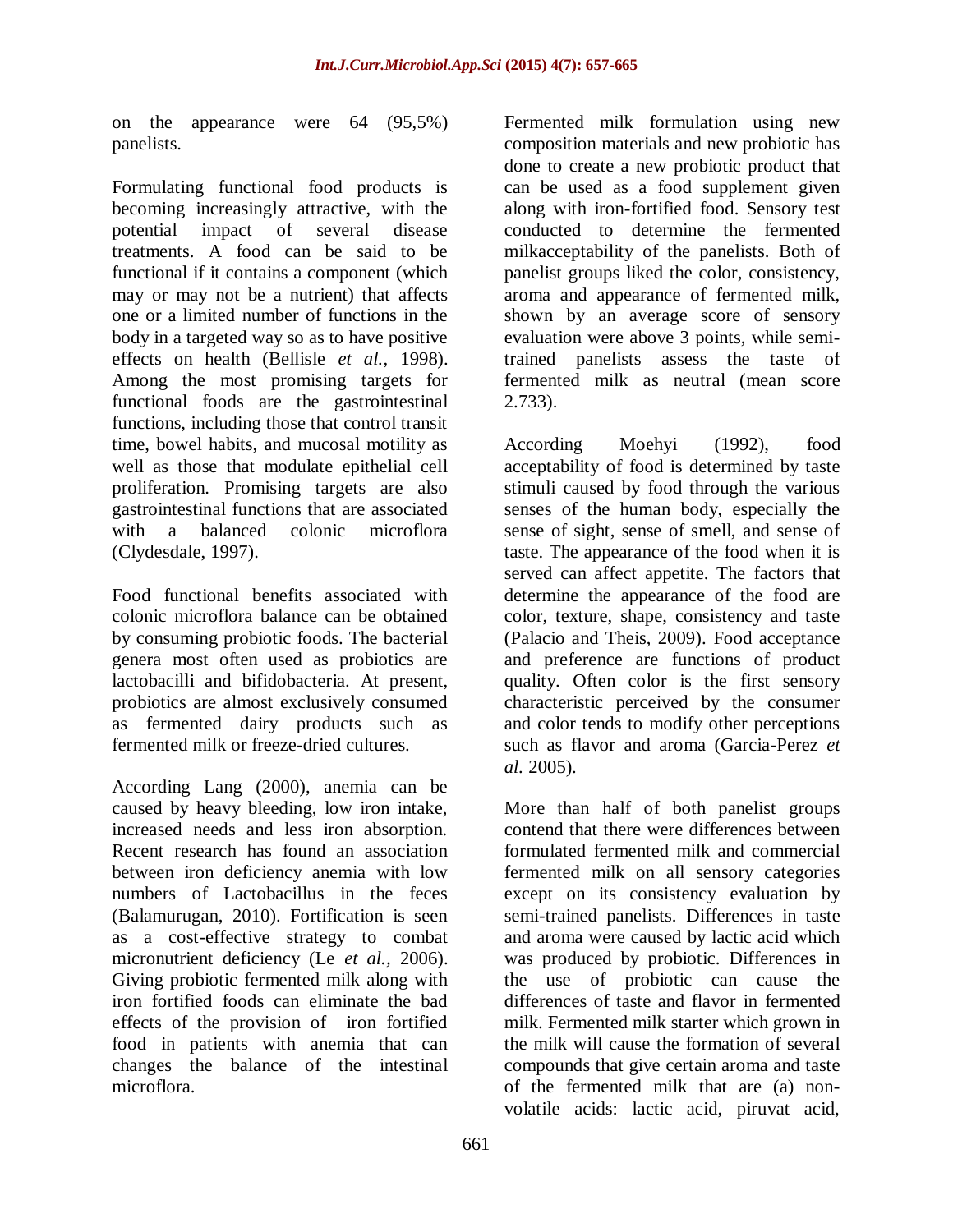oxalate acid. (b) volatile acid: formic acid, acetic acid, propionic acid. (c) carbonylaceton compound. (d) Other compounds: amino acids (Malaka, 2007).

Appearance and color of fermented milk is affected by composition of the material. Pimentel (2013), suggested that the addition of long chain inulin, another known prebiotic, in low fat fermented milk can lead to different results in sensory properties and especially in texture characteristics. In particular, the replacement of native milk fats with long chain inulin created equally acceptable firmness and color as with fermented milk containing native milk fats. Several short chain prebiotics have a slightly negative effect on the firmness and creaminess of the fermented milk whereas long chain prebiotics increase those values.

The result of the sensory evaluation showed that there was significant difference between semi-trained panelist and untrained panelists

scoring in aroma and taste, meanwhile there was no significant differences scoring in color, consistency and appearance. More than half of both panelist groups contend that there were differences between formulated fermented milk and commercial fermented milk on all sensory categories except on its consistency evaluation by semi-trained panelists. There are differences in color, taste, aroma and appearance of formulated fermented milk comparing with commercial fermented milk. Both of panelist groups liked the color, consistency, aroma and appearance of fermented milk, shown by an average score of all sensory categories were above 3 points, while for the taste, semi-trained panelists assess fermented milk as neutral (mean score of 2.733). Fermented milk samples have high acceptability sensory properties. So, it can be concluded if fermented milk will be received so well in society as food supplement given along with iron-fortified food for patients with anemia.

|  |  |  |  | Table.1 Sensory categories and definitions |
|--|--|--|--|--------------------------------------------|
|--|--|--|--|--------------------------------------------|

| Categories  | Definitions                                                           |
|-------------|-----------------------------------------------------------------------|
| Appearance  | Overall evaluation of surface homogeneity                             |
| Color       | The intensity of the white color                                      |
| Aroma       | Intensity of overall aroma of the product                             |
| Taste       | Overall evaluation of sour and sweet taste                            |
| Consistency | Sensation of the sample consistency in the mouth; flow ability of the |
|             | product.                                                              |

| <b>Table.2</b> Nutrient content of formulated fermented milk |
|--------------------------------------------------------------|
|--------------------------------------------------------------|

| Nutrient     | Content (per $100 g$ ) |
|--------------|------------------------|
| Water        | $87,14 \text{ g}$      |
| Energy       | 48 kcal                |
| Ash          | $0,37$ g               |
| Protein      | $1,41 \text{ g}$       |
| Fat          | 0,22 g                 |
| Crude Fiber  | $0,45 \text{ g}$       |
| Carbohydrate | $10,39 \text{ g}$      |
| Fe           | $0,000792$ g           |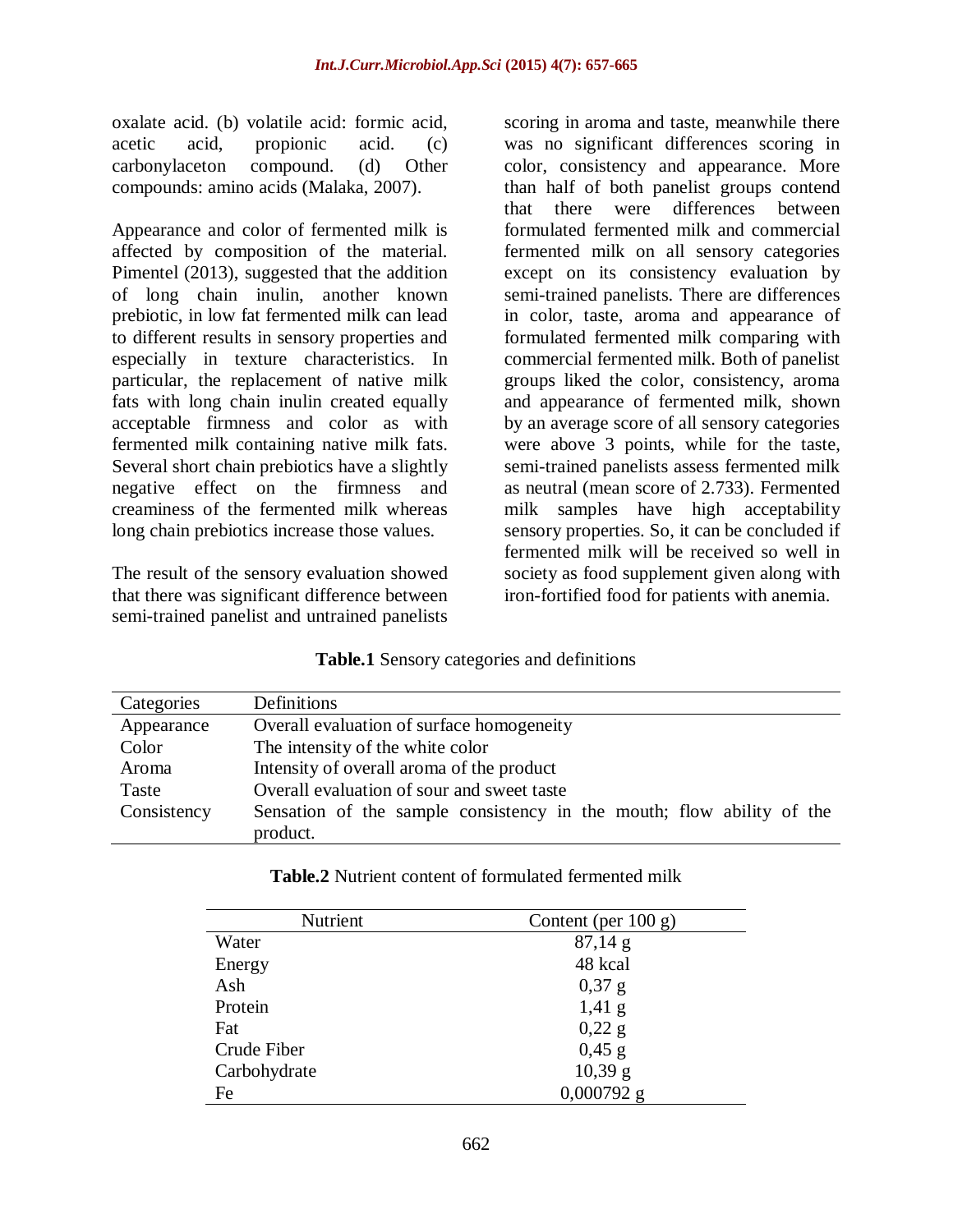#### *Int.J.Curr.Microbiol.App.Sci* **(2015) 4(7): 657-665**

| <b>Physical Characteristics</b>                     |         |  |  |
|-----------------------------------------------------|---------|--|--|
| Viscosity                                           | 8.43 cP |  |  |
| Color                                               |         |  |  |
| Lightness level of product                          | 73,42   |  |  |
| a (range color of green and red, $-80$ to $+100$ )  | $-3,51$ |  |  |
| b (range color of blue and yellow, $-70$ to $+70$ ) | 4,98    |  |  |

## **Table.3** Physical characteristics of fermented milk

#### **Table.4** Mean data of sensory evaluation

| Categories  | <b>Semi-trained Panelists</b> | <b>Untrained Panelists</b> |
|-------------|-------------------------------|----------------------------|
| Color       | $3,433\pm50$                  | $3,24\pm58$                |
| Aroma       | $3,133\pm 63$ <sup>*</sup>    | $3,39\pm74$ *              |
| Taste       | $2,733\pm64**$                | $3,61\pm67**$              |
| Consistency | $3,06\pm 45$                  | $2,97\pm83$                |
| Appearance  | $3,27+52$                     | $3,13\pm81$                |

 $\overline{\hspace{1cm}}$ ) there was significant differences between the groups (p=0,040)

\*\*) there was significant differences between the groups ( $p= 0,000$ )



#### **Fig.1** Sensory evaluation score by semi-trained panelists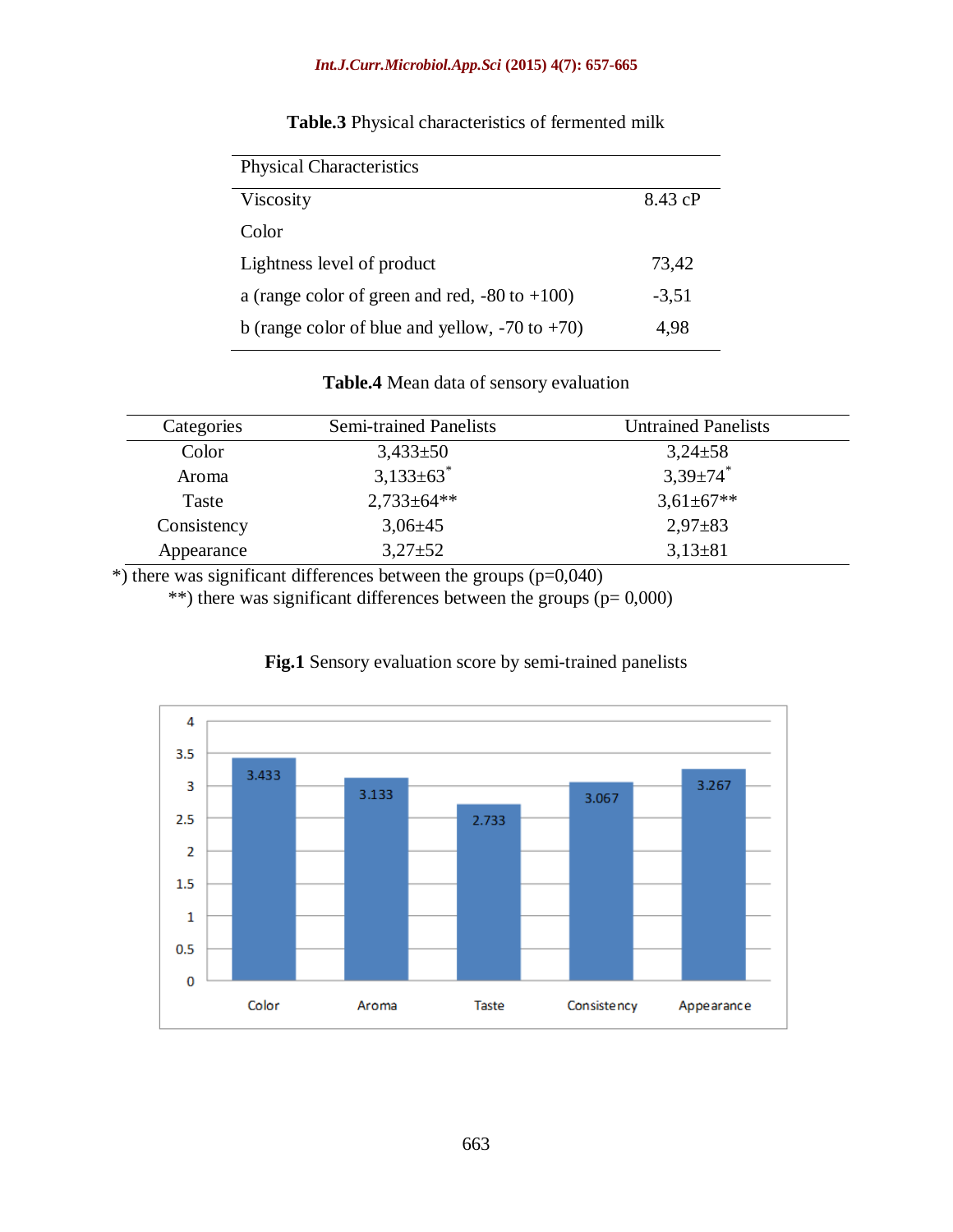#### *Int.J.Curr.Microbiol.App.Sci* **(2015) 4(7): 657-665**



**Fig.2** Sensory evaluation score by untrained panelist





**Fig.4** Result of differences testing between formulated fermented milk and commercial fermented milk by semi-trained panelists